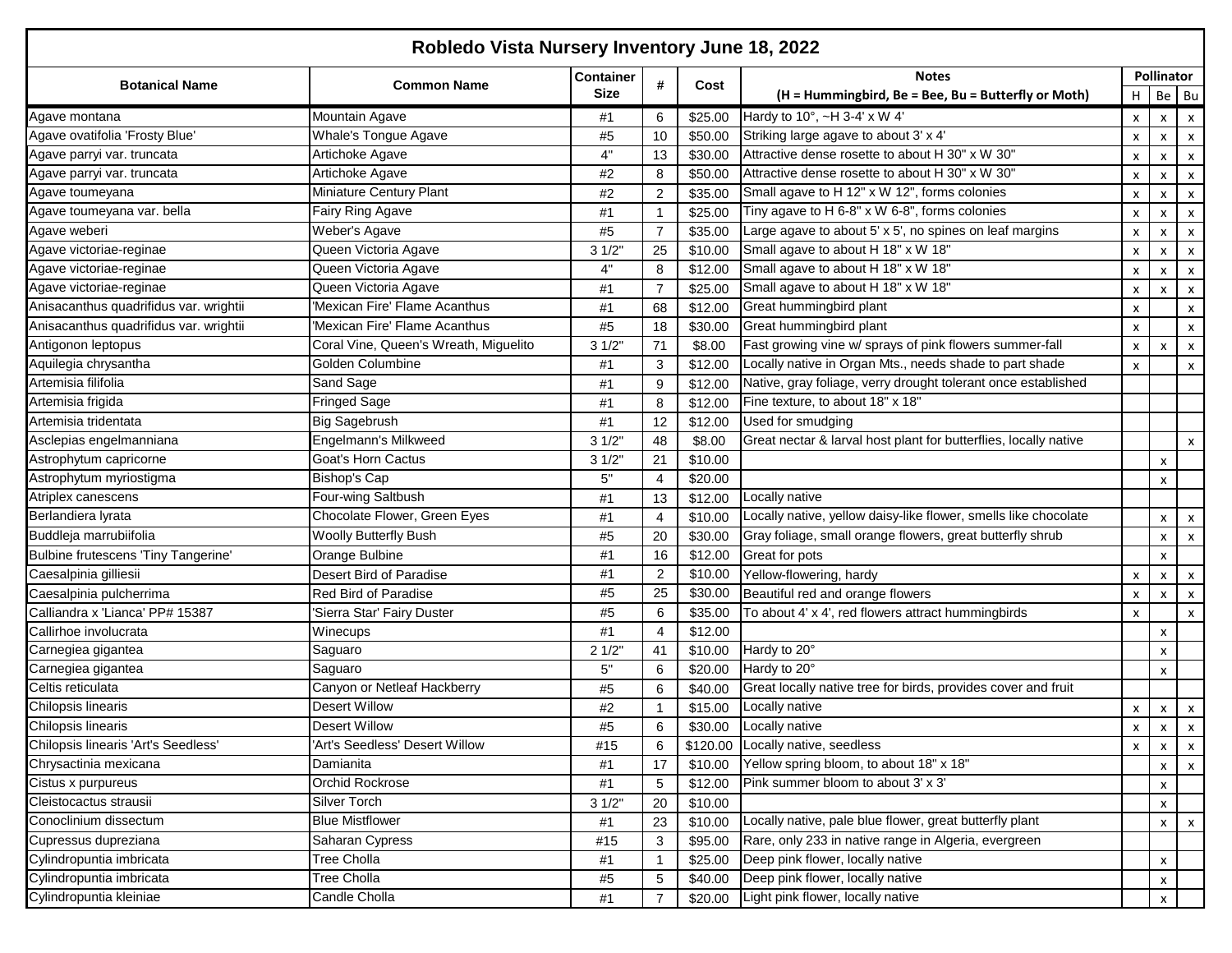| Cylindropuntia spinosior                    | <b>Walkingstick Cholla</b>     | #1     | 17             | \$20.00 | Pink flower, locally native                                     |   | x              |                           |
|---------------------------------------------|--------------------------------|--------|----------------|---------|-----------------------------------------------------------------|---|----------------|---------------------------|
| Dalea versicolor v. sessilis 'Mtn. Delight' | Mountain Delight' Indigo Bush  | #5     | 2              | \$30.00 | Spring flowering shrub to about 3' tall by 3'-4' wide           |   | x              |                           |
| Dasylirion texanum                          | Green Sotol                    | #5     | 3              | \$35.00 | Will live off of our rainfall once established                  |   | x              |                           |
| Dasylirion wheeleri                         | Gray Desert Spoon, Sotol       | #1     | 11             | \$12.00 | Locally native, will live off of our rainfall once established  |   | $\pmb{\times}$ |                           |
| Datura wrightii                             | Jimsonweed, Sacred Datura      | #1     | $\overline{7}$ | \$12.00 | Locally native, large white fragrant night-blooming flowers     |   |                | X                         |
| Drosanthemum speciosum                      | <b>Trailing Ice Plant</b>      | #1     | 23             | \$10.00 |                                                                 |   | x              |                           |
| Echinocactus grusonii                       | <b>Golden Barrel Cactus</b>    | 31/2"  | 44             | \$10.00 |                                                                 |   | x              |                           |
| Echinocactus grusonii                       | <b>Golden Barrel Cactus</b>    | 5''/#1 | 12             | \$20.00 |                                                                 |   | x              |                           |
| Echinocactus grusonii                       | <b>Golden Barrel Cactus</b>    | #3     | 10             | \$60.00 |                                                                 |   | x              |                           |
| Echinocereus bonkerae                       | Arizona Pinkflower Hedgehog    | 21/2"  | $\overline{2}$ | \$10.00 |                                                                 |   | x              |                           |
| Echinocereus fendleri                       | Pinkflower Hedgehog Cactus     | 21/2"  | 20             | \$10.00 | Locally native, pink flower                                     |   | x              |                           |
| E. triglochidiatus 'White Sands'            | White Sands Claretcup Cactus   | 21/2"  | $\overline{2}$ | \$10.00 |                                                                 | X | x              | x                         |
| Echinopsis chamaecereus                     | <b>Peanut Cactus</b>           | 21/2"  | 14             | \$10.00 |                                                                 |   | x              |                           |
| Echinopsis x                                | <b>Hybrid Peanut Cactus</b>    | 5"     | $\overline{2}$ | \$20.00 |                                                                 |   | x              |                           |
| Ericameria laricifolia 'Aguirre'            | 'Aguirre' Turpentine Bush      | #1     | 19             | \$12.00 | Native evergreen shrub to about 3' x 3', yellow fall flowers    |   | x              | X                         |
| Ericameria nauseosa                         | Chamisa, Rubber Rabbit Bush    | #1     | 15             | \$12.00 | Fall blooming, yellow flowers                                   |   | x              |                           |
| Euphorbia antisyphilitica                   | Candelilla                     | #3     | 28             | \$40.00 | Locally native succulent                                        |   | x              |                           |
| Euphorbia rigida                            | Gopher Plant                   | #1     | 48             | \$12.00 |                                                                 |   | x              |                           |
| Fallugia paradoxa                           | Apache Plume                   | #5     | 9              | \$30.00 | Locally native, white flower, pink feathery seed                |   | x              |                           |
| Ferocactus emoryi v. rectispinus            | Mexican Thick-spined Barrel    | 21/2"  | 8              | \$10.00 |                                                                 |   | x              |                           |
| Ferocactus hamatacanthus                    | Texas Blue Barrel              | 31/2"  | $\mathbf{1}$   | \$10.00 |                                                                 |   | x              |                           |
| Ferocactus latispinus                       | Devil's Tongue Barrel          | 31/2"  | 25             | \$10.00 |                                                                 |   | x              |                           |
| Ferocactus pilosus                          | Mexican Fire Barrel            | 5"     | 17             | \$25.00 |                                                                 |   | x              |                           |
| Ferocactus wislizeni                        | Fishhook Barrel                | 31/2"  | 22             | \$10.00 | Locally native cactus                                           |   | x              |                           |
| Ferocactus wislizeni v. herrerae            | <b>Twisted Fishhook Barrel</b> | 3"     | $\overline{7}$ | \$10.00 |                                                                 |   | x              |                           |
| Ferocactus wislizeni variety                | Yellow-spined Fishhook Barrel  | 4"     | 4              | \$10.00 |                                                                 |   | x              |                           |
| Ficus carica 'Black Mission'                | 'Black Mission' Fig            | #5     | $\mathbf{1}$   | \$40.00 | Deep purple skin, creamy white flesh                            |   |                |                           |
| Ficus carica 'Brown Turkey'                 | Brown Turkey' Fig              | #1     | 16             | \$25.00 | Rusty red to brownish purple skin, pink flesh                   |   |                |                           |
| Fouquiera splendens                         | Ocotillo                       | #5     | 3              | \$50.00 | Seed grown, locally native                                      | x | X              |                           |
| Forestiera pubexcens (F. neomexicana)       | New Mexico Olive               | #5     | 8              | \$35.00 | Locally native deciduous shrub                                  |   | x              |                           |
| Gaillardia x 'Arizona Sun'                  | 'Arizona Sun' Blanketflower    | #1     | 8              | \$12.00 |                                                                 |   | x              | $\boldsymbol{\mathsf{x}}$ |
| Glandularia pulchella                       | Rock Verbena                   | #1     | 12             | \$10.00 | Purple flowers                                                  |   |                | $\mathsf{x}$              |
| Gymnocalycium baldianum                     | <b>Chin Cactus</b>             | 31/2"  | 12             | \$10.00 |                                                                 |   | x              |                           |
| Gymnocalycium sp.                           | Chin Cactus                    | 3"     | 33             | \$10.00 |                                                                 |   | X              |                           |
| Hesperaloe campanulata 'MSWNNuevo Leon'     | 'Lionheart' Hesperaloe         | #5     | 5              | \$40.00 | 4' x 4', pink flower on a spike to 10' tall, hummingbird plant  | x |                |                           |
| Hesperaloe parviflora                       | Red Yucca                      | #1     | 31             | \$12.00 | 4' x 4', pink flower, great hummingbird plant                   | x |                |                           |
| Hesperaloe parviflora 'Brakelights'         | 'Brakelights' Crimson Yucca    | #1     | 35             |         | \$20.00 2' x 2', crimson flower, good hummingbird plant         | X |                |                           |
| Hesperaloe parviflora 'Brakelights'         | 'Brakelights' Crimson Yucca    | #3     | 11             |         | \$40.00 2' x 2', crimson flower, good hummingbird plant         | x |                |                           |
| Hesperaloe parviflora 'Desert Dusk'         | Desert Dusk' Red Yucca         | #2     | 23             | \$35.00 | 3' x 3', maroon flower and seed pod, great hummingbird plant    | x |                |                           |
| Hesperaloe parviflora 'Desert Flamenco'     | Desert Flamenco' Red Yucca     | #5     | 14             | \$35.00 | 4' x 4', branching pink flowered stalk, great hummingbird plant | x |                |                           |
| Hesperaloe parviflora 'Sandia Glow'         | Sandia Glow' Red Yucca         | #2     | 17             | \$35.00 | 3' x 3', watermelon red flower, great hummingbird plant         | x |                |                           |
| Hesperaloe parviflora 'Yellow'              | Yellow Hesperaloe              | #5     | $\overline{c}$ | \$40.00 | 4' x 4', pale yellow flowers, great hummingbird plant           | x |                |                           |
| Larrea tridentata                           | Creosote Bush                  | #1     | 46             | \$16.00 | Native shrub, lives off of our annual rainfall once established |   | x              |                           |
| Larrea tridentata                           | Creosote Bush                  | #5     | 25             | \$35.00 | Native shrub, lives off of our annual rainfall once established |   | x              |                           |
| Leucophyllum frutescens 'Compacta'          | Gray Texas Sage, Cenizo        | $\#5$  | 20             | \$30.00 | Summer bloomer, pinkish-purple flower/gray foliage              |   | x              | X                         |
| Leucophyllum frutescens 'Green Cloud'       | 'Green Cloud' Texas Sage       | #5     | 4              | \$30.00 | Summer bloomer, good bee plant, purple flower/green foliage     |   | x              | $\boldsymbol{\mathsf{x}}$ |
|                                             |                                |        |                |         |                                                                 |   |                |                           |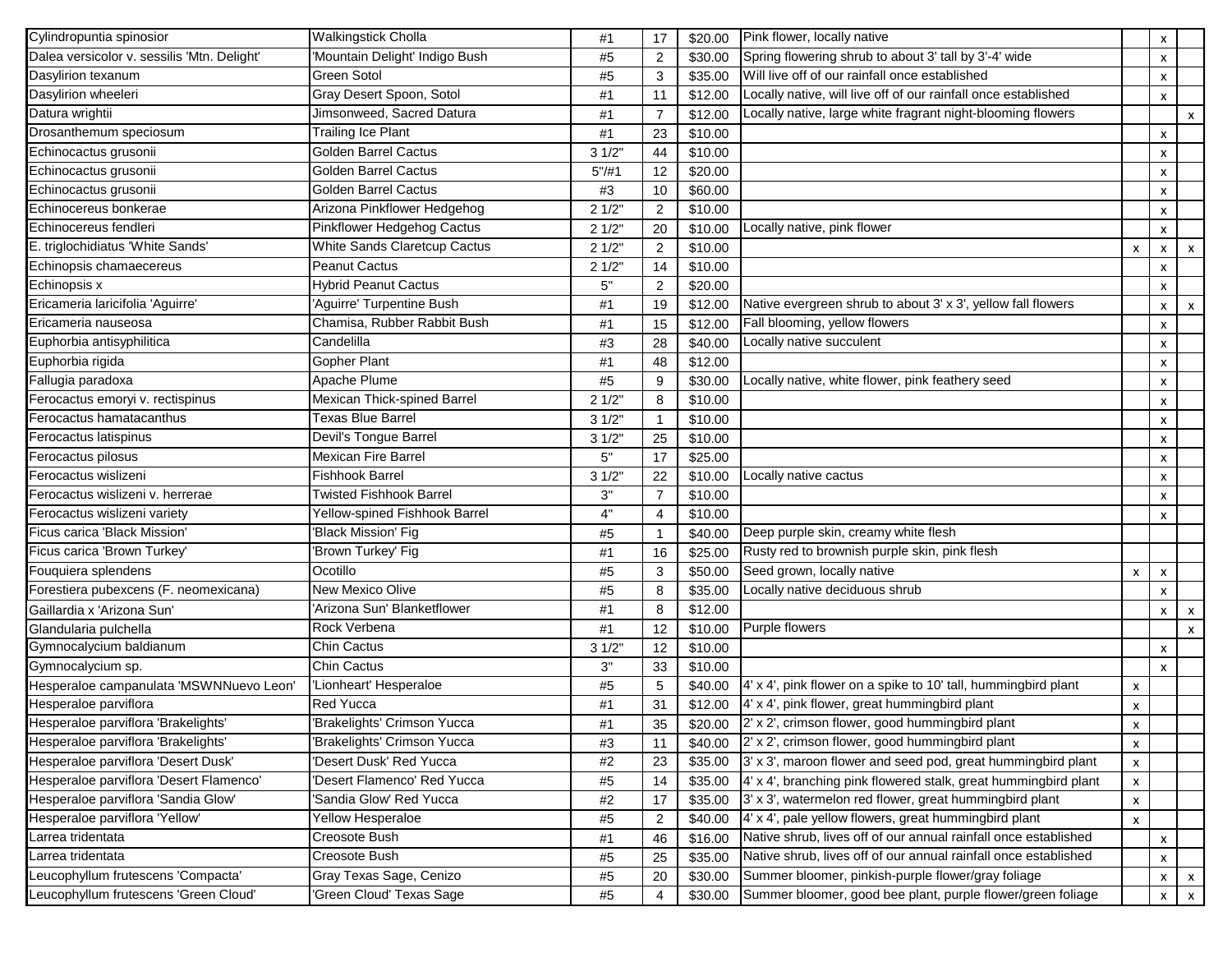| Leucophyllum laevigatum 'Summer Snow'   | 'Summer Snow' Texas Sage       | #5    | 9                       |          | \$30.00 Summer bloomer, good bee plant, white flower/green foliage  |           | X | $\mathsf{x}$              |
|-----------------------------------------|--------------------------------|-------|-------------------------|----------|---------------------------------------------------------------------|-----------|---|---------------------------|
| Leucophyllum langmaniae 'Lynn's Legacy' | 'Lynn's Legacy' Texas Sage     | #5    | 12                      | \$30.00  | Summer bloom, evergreen, lavender flower/gray-green foliage         |           | x | $\mathsf{x}$              |
| Leucophyllum x 'Heavenly Cloud'         | Heavenly Cloud' Texas Sage     | #5    | 24                      | \$30.00  | Blooms more than other TX Sages, purple flower, to 6'x6'+           |           | x | $\boldsymbol{\mathsf{x}}$ |
| Leucophyllum zygophyllum 'Cimarron'     | Cimarron' Texas Sage           | #5    | 6                       | \$35.00  | Smaller sage to ~4' x 4', deep purple flower/gray foliage           |           | x | $\boldsymbol{\mathsf{x}}$ |
| Lycium andersonii                       | Desert Wolfberry               | #1    | 6                       | \$15.00  | Good barrier plant with edible fruit for wildlife, to about 6' x 6' |           | X |                           |
| Malephora crocea                        | Red Ice Plant                  | #1    | 9                       | \$10.00  | Low water use groundcover                                           |           | x |                           |
| Malephora lutea                         | Yellow Ice Plant               | #1    | 17                      | \$10.00  | Low water use groundcover                                           |           | x |                           |
| Mammillaria montensis                   | Mountain Mammillaria           | #1    | $\overline{4}$          | \$20.00  |                                                                     |           | x |                           |
| Mammillaria mystax                      | Mystax Mammillaria             | 31/2" | 14                      | \$10.00  |                                                                     |           | x |                           |
| Mammillaria plumosa                     | <b>Feather Ball Cactus</b>     | 31/2" | 21                      | \$10.00  |                                                                     |           | x |                           |
| Mammillaria vetula ssp. gracilis        | <b>Thimble Cactus</b>          | 3"    | 10                      | \$10.00  |                                                                     |           | x |                           |
| Melampodium leucanthum                  | <b>Blackfoot Daisy</b>         | #1    | 11                      | \$10.00  | White daisy-like flower, locally native                             |           | X | $\boldsymbol{\mathsf{x}}$ |
| Nassella tenuissima                     | <b>Mexican Feather Grass</b>   | #1    | $\overline{4}$          | \$10.00  | Fine-textured grass to about 12" x 12", locally native              |           |   |                           |
| Nolina microcarpa                       | <b>Bear Grass</b>              | #1    | $\overline{\mathbf{4}}$ | \$12.00  | Shrubby evergreen succulent to about 5' x 5', locally native        |           | x |                           |
| Nolina nelsonii                         | <b>Blue Nolina</b>             | #5    | $\overline{\mathbf{c}}$ | \$40.00  | Nice low water use accent plant                                     |           | x |                           |
| Nolina texana                           | Basket Grass, Sacahuiste       | #1    | 6                       | \$12.00  | Nice low water use accent plant to 3' x 3', locally native          |           | x |                           |
| Oenothera caespitosa                    | <b>Tufted Evening Primrose</b> | #1    | 6                       | \$12.00  | White flower, night-morning bloomer, locally native                 |           | x | x                         |
| Opuntia basilaris                       | Beavertail Prickly Pear        | #1    | 5                       | \$20.00  | Pink flower                                                         |           | x |                           |
| Opuntia cacanapa 'ellisiana'            | Spineless Prickly Pear         | #1    | 21                      | \$20.00  | Edible fruit for wildlife or to make jelly                          |           | x |                           |
| Opuntia cacanapa 'ellisiana'            | Spineless Prickly Pear         | #5    | 6                       | \$40.00  | Edible fruit for wildlife or to make jelly                          |           | x |                           |
| Opuntia englemannii 'Orange'            | Orange-flowered Prickly Pear   | #1    | 9                       | \$20.00  | Edible fruit for wildlife or to make jelly                          |           | x |                           |
| Opuntia englemannii 'Orange'            | Orange-flowered Prickly Pear   | #5    | $\overline{7}$          | \$40.00  | Edible fruit for wildlife or to make jelly                          |           | x |                           |
| Opuntia ficus-indica                    | Indian Fig Prickly Pear        | #1    | $\overline{4}$          | \$20.00  | Known for its edible fruits and pads                                |           | X |                           |
| Opuntia lindheimeri v. linguiformis     | Cow's Tongue Prickly Pear      | #5    | $\overline{2}$          | \$40.00  | Can grow quire large, good barrier plant, yellow flower             |           | x |                           |
| Opuntia macrocentra                     | <b>Purple Prickly Pear</b>     | #5    | 6                       | \$40.00  | Pads turn purple from drought and cold, yellow flower               |           | x |                           |
| Opuntia polyacantha 'Orange'            | Hair-spine Prickly Pear        | #5    | 6                       | \$40.00  | Creeping to 8"H x 48"W, cold hardy, orange colored flower           |           | x |                           |
| Opuntia polyacantha 'Rose'              | Hair-spine Prickly Pear        | #5    | 6                       | \$40.00  | Creeping to 8"H x 48"W, cold hardy, rose colored flower             |           | x |                           |
| Opuntia santa-rita                      | Santa Rita Prickly Pear        | #1    | $\overline{7}$          | \$20.00  | Purple pads, yellow flowers                                         |           | x |                           |
| Opuntia santa-rita 'Tubac'              | Tubac' Santa Rita Prickly Pear | #5    | 9                       | \$40.00  | Purple pads, yellow flowers                                         |           | X |                           |
| Opuntia x Walk in Beauty™               | Apricot Glory' Prickly Pear    | #5    | $\overline{a}$          | \$50.00  | Creeping to 8"H x 48"W, cold hardy, apricot colored flower          |           | X |                           |
| Opuntia x Walk in BeautyTM              | Garnet Glow' Prickly Pear      | #5    | 13                      | \$50.00  | Creeping to 8"H x 48"W, cold hardy, garnet colored flower           |           | x |                           |
| Opuntia x Walk in Beauty <sub>TM</sub>  | Mandarin Sunset' Prickly Pear  | #5    | 5                       | \$50.00  | Creeping to 8"H x 48"W, cold hardy, yellow & orange flower          |           | x |                           |
| Opuntia x Walk in BeautyTM              | Ruffled Papaya' Prickly Pear   | #5    | $\overline{4}$          | \$50.00  | Creeping to 8"H x 48"W, cold hardy, ruffled pink flower             |           | x |                           |
| Opuntia x Walk in BeautyTM              | Watermelon Man' Prickly Pear   | #5    | 5                       | \$50.00  | Creeping to 8"H x 48"W, cold hardy, pink flower                     |           | x |                           |
| Parkinsonia x 'Desert Museum'           | 'Desert Museum' Palo Verde     | #15   | 3                       | \$120.00 | Mostly seedless and thornless, hardy to about 15°F                  |           | x |                           |
| Penstemon baccharifolius                | Rock Penstemon                 | #1    | 17                      | \$12.00  | Bushy summer-blooming penstemon                                     | x         |   |                           |
| Penstemon barbatus 'Coral Baby'         | 'Coral Baby' Penstemon         | $\#1$ | 8                       |          | \$12.00 Smaller and longer blooming than the species                | $\lambda$ |   |                           |
| Penstemon eatonii                       | Firecracker Penstemon          | #1    | 16                      |          | \$12.00 Red spring flower                                           | x         |   |                           |
| Penstemon pseudospectabilis             | Canyon Penstemon               | #1    | 26                      | \$12.00  | Magenta flower, locally native, can spread from seed                | x         |   |                           |
| Penstemon superbus                      | Superb Penstemon               | #1    | 21                      | \$12.00  | Spring bloomer, great hummingbird plant, can reseed                 | x         |   | $\mathsf{x}$              |
| Pinus eldarica                          | Afghan Pine                    | #1    | 2                       | \$15.00  | Fast-growing pine                                                   |           |   |                           |
| Pistacia texana (P. mexicana)           | Texas Pistache                 | #15   | $\mathbf{1}$            | \$140.00 | Semi-evergreen large shrub or small tree                            |           |   |                           |
| Polygonum aubertii                      | Silver Lace Vine               | #1    | 3                       | \$15.00  | Sprays of small white flowers, long bloom period                    |           | x |                           |
| Prosopis glandulosa v. torreyana        | Honey Mesquite                 | #15   | 10                      | \$120.00 | Locally native, great low water use tree                            |           | x | X                         |
| Punica granatum Wonderful'              | Wonderful' Pomegranate         | #1    | 5                       | \$25.00  | Very large, dark red fruits                                         |           | x |                           |
| Rhus lanceolata                         | Flameleaf Sumac                | #5    | $\overline{4}$          | \$35.00  | Large shrub or small tree to about 15' x 15', red fall color        |           | x |                           |
|                                         |                                |       |                         |          |                                                                     |           |   |                           |